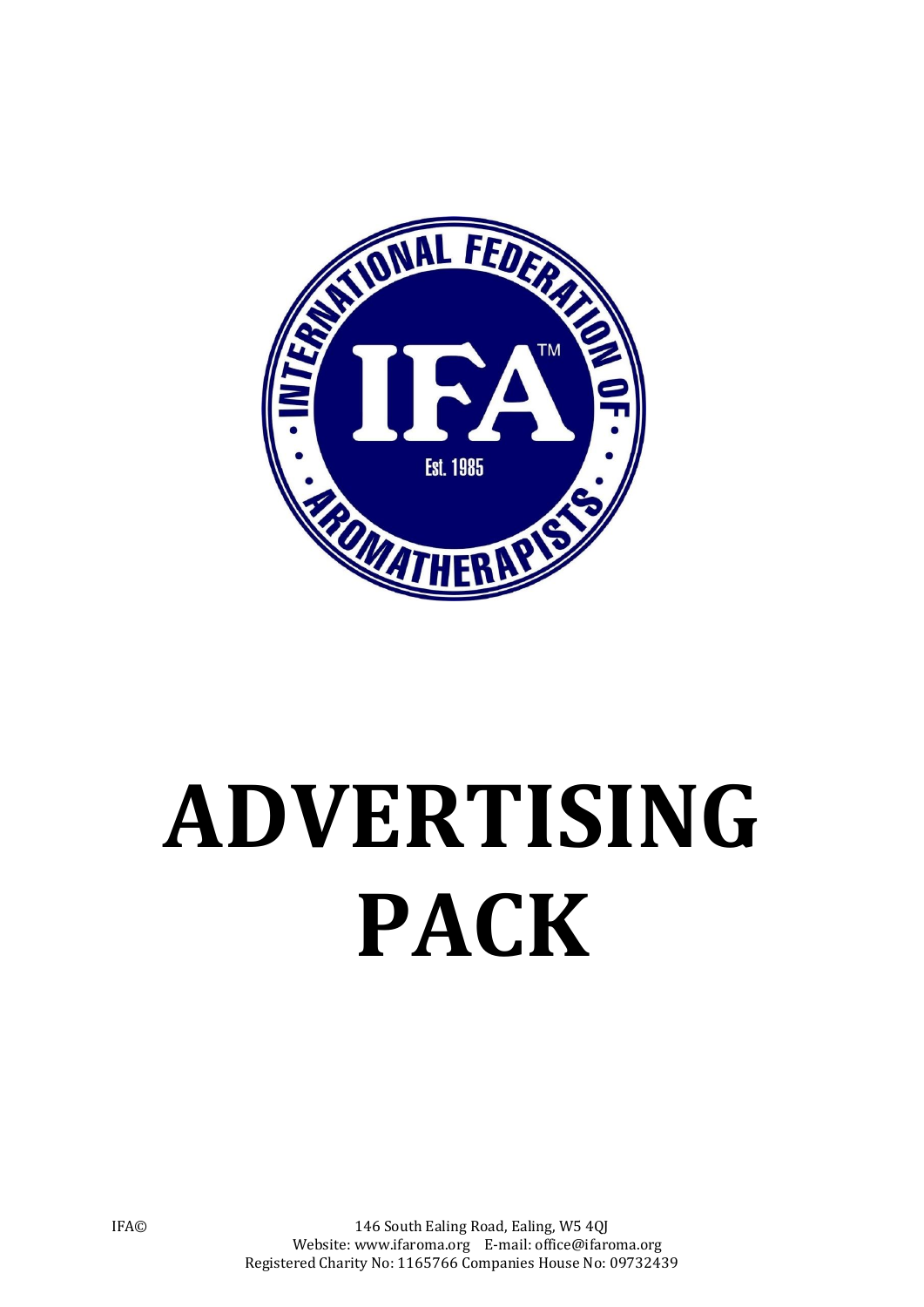#### **INTRODUCTION**

There are a variety of ways in which you can introduce your products and brand to our registrants, supporters and viewers. The vast majority of whom are self-employed and own their own clinics, salons and spas, so have total control over purchasing decisions for their business and are also in a central position to make recommendations to colleagues and their clients. To extend your outreach today please view the various advertising options available suited to a range of budgets.

## **TO FEATURE ON OUR NEWSFEED**

## **Option 1**

To feature on our newsfeed for 03months please supply a **competition price** i.e. a hamper equating to £50.00 minimum.

Requirements:

- Send a high-resolution picture of the prize
- Send one product as a sample for approval
- Provide a multiple-choice question and answer
- Provide 150-word editorial

Other means of featuring on our newsfeed is by sponsoring products for our various charity projects or donating monies to help our charity. For more information please visit our charity work [page.](https://ifaroma.org/index.php/english/home/charity-work) 

#### **Option 2**

Become [a discount provider.](https://ifaroma.org/application/files/1815/5793/1895/DISCOUNT_PROVIDER_APPLICATION_FORM.docx) New discounts offered to registrants are advertised on our newsfeed for 3 months, see below for more details and terms and conditions.

#### **TO FEATURE ON OUR EVENTS PAGE**

To feature on our events page for 06 months entrance to the event must be free of charge to the public i.e. a show, exhibition or charity fundraising event. Alternatively, the fee for this is £200.00, which includes being featured on our website events page, magazine event listings and facebook events page. All events must directly relate to complementary health and wellbeing, which would benefit aromatherapists.

Other opportunities are available on a contra-agreement basis, [click here](https://ifaroma.org/index.php/english/home/press-media/trade-events) for more information or for promoting CPD courses, the applicant must complete th[e CPD Approval Application Form](https://ifaroma.org/application/files/6915/1387/0087/CPD_APPROVAL_APPLICATION_FORM.doc) which and are displayed under the CPD course page of our website.

Requirements:

- Facebook event picture requirements 1920 x 1080 pixels
- IFA events page picture requirements 950 x 350 pixels
- Provide 200 250 -word editorial for circulation

#### **STOCKISTS**

Those who purchase 50 or more copies of the Aromatherapy Times will have their logo featured under the stockist's page of the journal section of the IFA website with a link to their website.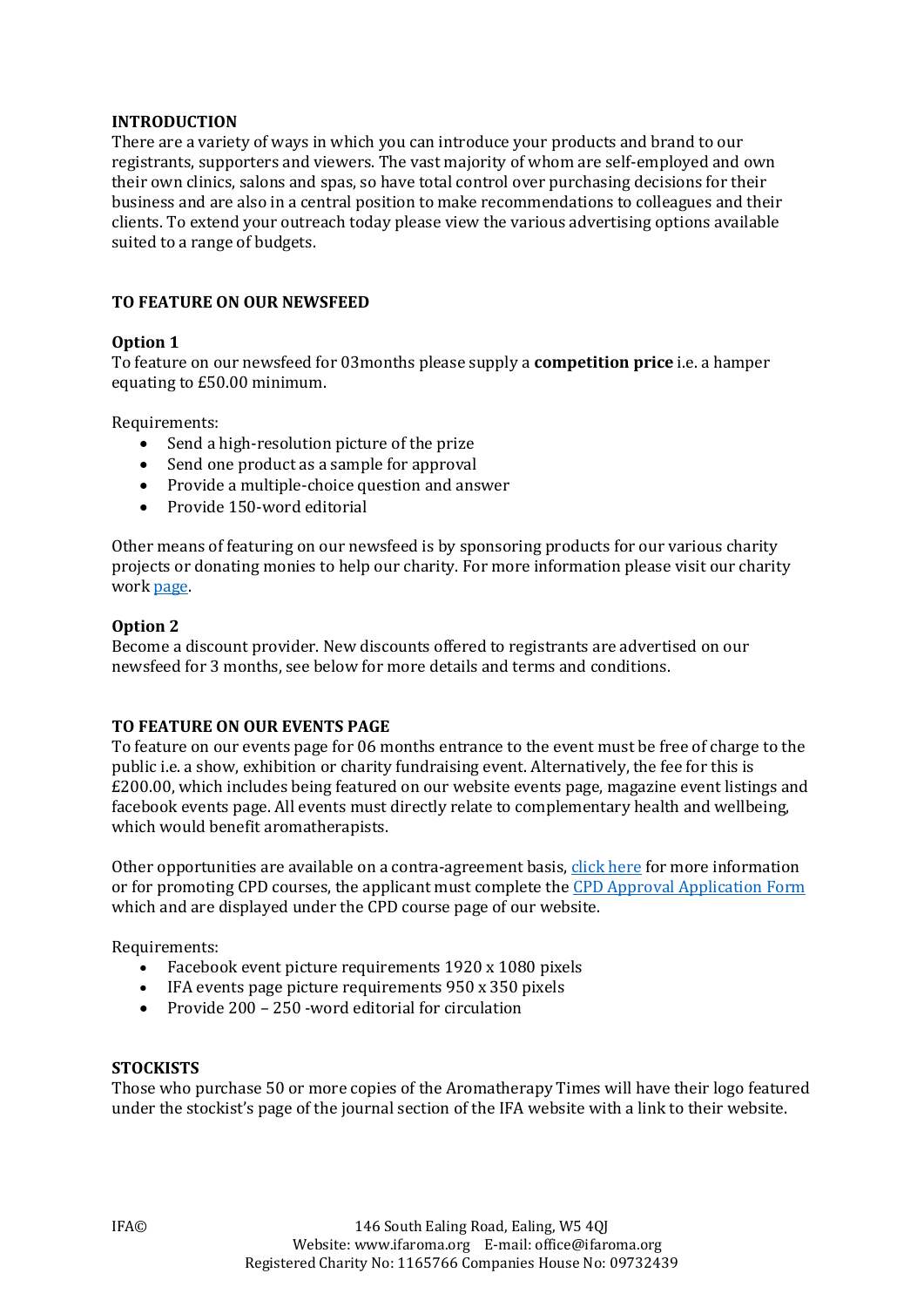## **CORPORATE MEMBERSHIP**

Becoming a corporate member of the IFA raises your business's profile within the industry and shows you are a committed to the future development of Aromatherapy and ethos of the IFA. The fee for corporate membership is £250.00 per annum. The benefits of corporate membership include:

- Use of Quality Mark
- Entry onto Global Business Directory
- Priority trade stand bookings at our UK and International Conferences including 10% off exhibitor fees.
- Introductory editorial to our viewers and featured on our blog for 02months
- Free Quarterly Magazine(s): Aromatherapy Times Magazine and Holistic Therapist Magazine

For more details please visit ['register your company'](https://ifaroma.org/index.php/english/home/membership/register-your-company) page.

#### **DISCOUNT PROVIDER**

To become a discount provider for IFA members the minimum requirement is 10% off. For simplicity purposes this must be off your full range of products. All discount providers will be listed under 'member discounts' and may appear under other appropriate pages.

Requirements:

- Discount must be exclusive to IFA members only
- Provide a discount code to enter at checkout on website
- Discount must be valid for a minimum of 1 year
- Agree to publicly state/display that you are IFA Member Discount supplier on your website with link to our website
- Send up to 5 product samples across range for approval
- Send a high-resolution logo
- Provide 150-word editorial for circulation in newsletters by the IFA
- Send a press release about the collaboration to your customer base (pre-approved by the IFA)
- Once approved you will be required to complete the [Discount Provider Application](https://ifaroma.org/application/files/1815/5793/1895/DISCOUNT_PROVIDER_APPLICATION_FORM.docx)  [Form](https://ifaroma.org/application/files/1815/5793/1895/DISCOUNT_PROVIDER_APPLICATION_FORM.docx) to confirm this in writing.

Please note we do not offer an affiliation programme scheme.

## **TO FEATURE IN OUR CONFERENCE PACK**

Companies may advertise in our conference packs circulated to all members and attendees which are contained within distributed invitations. The fee is £500.00 for a full-page advert. Artwork requirements: 210mm (width) x 297mm (height) - trim marks & bleed.

# **TO FEATURE IN OUR MAGAZINE:**

## **ADVERT**

The Aromatherapy times is registered with the British Library, translated in 4 languages and is circulated free of charge to all our members. To download the media pack for the Aromatherapy Times [click here.](https://ifaroma.org/application/files/6715/5377/5404/Magazine_Media_Pack.pdf)